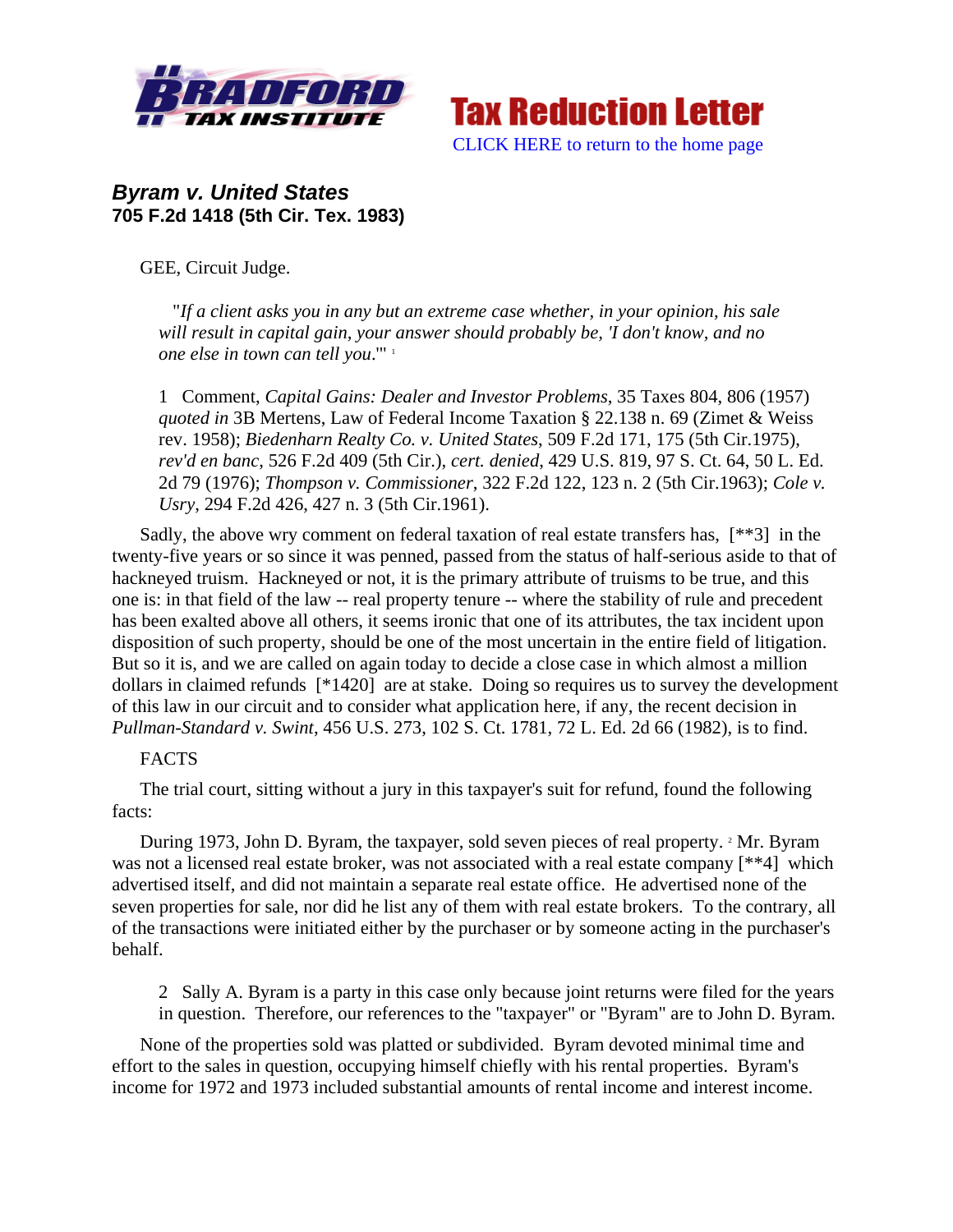The district court's findings do not reflect the following additional facts, which apparently are not disputed by the parties. From 1971 through 1973, Byram sold 22 parcels of real property for a total gross return of over \$9 million and a net profit [\*\*5] of approximately \$3.4 million. The seven properties at issue in this case sold for approximately \$6.6 million gross, resulting in a profit of approximately \$2.5 million. Six of the seven properties were held by Byram for periods ranging from six to nine months, intervals just exceeding the then-applicable holding periods for long-term capital gains. The seventh property had been held for two years and six months.

Although, as noted above, Mr. Byram received substantial rent and interest income in 1973, nevertheless his rental activities for that year resulted in a net tax loss of approximately \$186,000. He received rental income from only one of the seven properties sold in 1973. The record does not reflect the exact relative amounts of income attributable to the sales in question and Byram's other activities.

Certain facts are disputed by the parties. The government asserts in its brief that Byram had entered into contracts to sell at least three of the seven properties in issue before he actually acquired them. Byram first responds that the record reflects only two such instances, not three; and at oral argument the government appeared to concede the point. As to those two [\*\*6] transactions, Byram asserts that he acquired the right to purchase the properties by executing a contract before he entered into a contract to sell them; it was only closing on the purchases that postdated his contracts to sell. Finally, the government asserts, and Byram denies, that by virtue of Byram's civic activities in Austin, Texas, Byram's business of selling real estate was wellknown in the community.

Based on its subsidiary findings indicated, the district court made ultimate findings that Byram held each of the seven properties for investment purposes and not primarily for sale to customers in the ordinary course of his trade or business. Judgment was therefore entered granting Byram the capital gains treatment that he sought. The government brought this appeal.

In a 1972 transaction unrelated to his real estate sales, Byram sought construction financing for an apartment and office building. Because there was a possibility that the interest rate required by the lenders would violate Texas usury laws if Byram borrowed the money individually, he formed a wholly-owned corporation, Byram Properties, Inc. (the "corporation"), to obtain financing by executing certain notes. [\*\*7] This was the corporation's only function. The corporation was the principal obligor; Byram personally guaranteed payment of [\*1421] the notes and in fact made the payments. Byram deducted the interest component of these payments on his 1972 and 1973 tax returns. The Internal Revenue Service disallowed the deductions, the district court upheld its action, and Byram cross-appealed.

## I.

Profits derived from the sale of "capital assets," known as "capital gains," are entitled to favorable tax treatment under the Internal Revenue Code (the "Code"). *See* 26 U.S.C. §§ 1201, 1202. The term "capital asset" is defined in relevant part as "property held by the taxpayer," not including property held "primarily for sale to customers in the ordinary course of [the taxpayer's] trade or business." *Id*., § 1221. The district court found that Byram "was not engaged in the real estate business" during the relevant years and that each of the seven properties in issue was held "for investment purposes and not primarily for sale to customers in the ordinary course of [Byram's] [\*\*8] trade or business." Accordingly, the district court held that Byram was entitled to treat the profits from his 1973 sales as capital gains and ordered an appropriate refund. Our first task is to decide the correct standard by which to review the district court's principal finding 3 <sup>3</sup> that Byram's holding purpose was for investment rather than for sale. The choice of a standard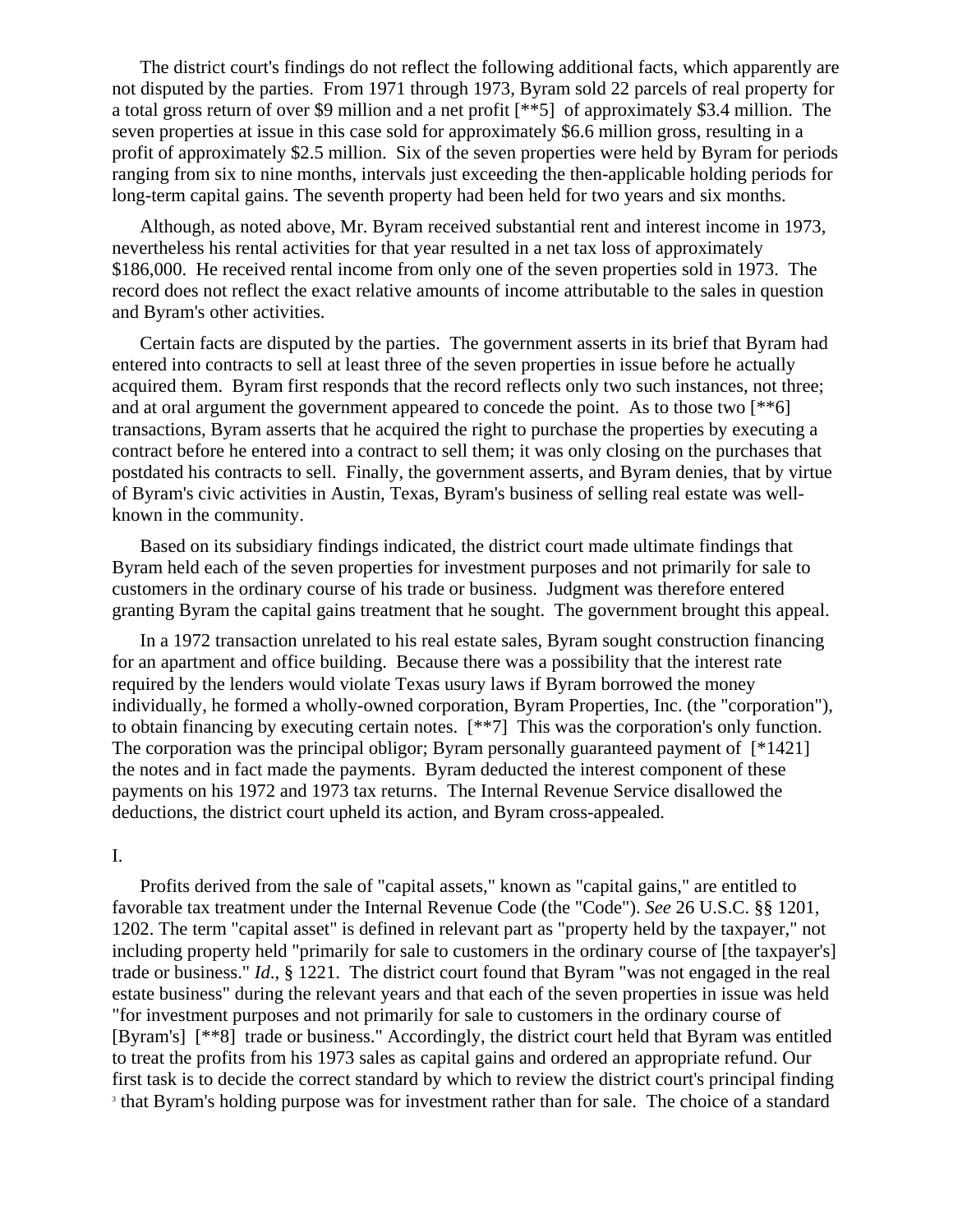will determine the outcome of many cases; if the issue is treated as factual, the district court's decision is final unless clearly erroneous, F.R.C.P. 52(a), but if a question of law is presented, we may decide it *de novo*.

3 In *Suburban Realty Co. v. United States*, 615 F.2d 171 (5th Cir.), *cert. denied*, 449 U.S. 920, 101 S. Ct. 318, 66 L. Ed. 2d 147 (1980), we recognized that the Code definition of "capital asset" gives rise to at least three inquiries:

(1) was taxpayer engaged in a trade or business, and, if so, what business?

(2) was taxpayer holding the property primarily for sale in that business?

(3) were the sales contemplated by taxpayer "ordinary" in the course of that business?

*Id*. at 178 (footnote omitted).

In many situations, these questions are analytically independent. For example, it will oftentimes be beyond dispute that a taxpayer is engaged in the real estate business with respect to certain properties, yet *other properties* may not be held primarily for sale in that business, or *particular sales* may be outside its ordinary scope. *See, e.g., Wood v. Commissioner*, 276 F.2d 586 (5th Cir.1960); *Maddux Construction Co. v. Commissioner*, 54 T.C. 1278 (1970). However, in the present case the three statutory questions tend to merge into one, because the existence of a business, Byram's holding purpose, and the "ordinariness" of sales must all be determined by characterization of the same transactions. Moreover, because we decide below that Byram's holding purpose must be treated as an issue of fact, and that the district court's finding is not clearly erroneous, the holding below must be left undisturbed and we need not address related questions arguably posed by the statute.

 [\*\*9] The question whether the characterization of property as "primarily held for sale to customers in the ordinary course of [a taxpayer's] trade or business" is an issue of fact or one of law has engendered tremendous controversy and conflict both in this <sup>4</sup> and in other <sup>5</sup> circuits. Recognizing the [\*1422] conflict in our own cases, a panel recently attempted to resolve it by breaking the statutory test down into its component parts, *see* note 3, *supra*, some of which we held "are predominantly legal conclusions or are 'mixed questions of fact and law,' whereas others are essentially questions of fact." *Suburban Realty*, 615 F.2d at 180 (footnote omitted). As we shall see, it must now be admitted that, because we were forced to struggle with this circuit's long-standing distinction between "subsidiary facts" and "ultimate facts," this attempt to clarify the law was not entirely successful.

4 *See Suburban Realty*, 615 F.2d at 180, collecting cases treating the issue as one of law, *e.g., Houston Endowment, Inc. v. United States*, 606 F.2d 77, 83 (5th Cir.1979); *United States v. Winthrop*, 417 F.2d 905, 910 (5th Cir.1969); *Galena Oaks Corp. v. Scofield*, 218 F.2d 217 (5th Cir.1954); and another line of cases treating the question as essentially factual, *e.g., United States v. Burket*, 402 F.2d 426, 429 (5th Cir.1968); *Thompson v. Commissioner*, 322 F.2d 122, 127 (5th Cir.1963).

[\*\*10]

5 Three other circuit courts of appeals treat the issue as one of fact. *Philhall Corp. v. United States*, 546 F.2d 210 (6th Cir.1976); *Brown v. Commissioner*, 448 F.2d 514 (10th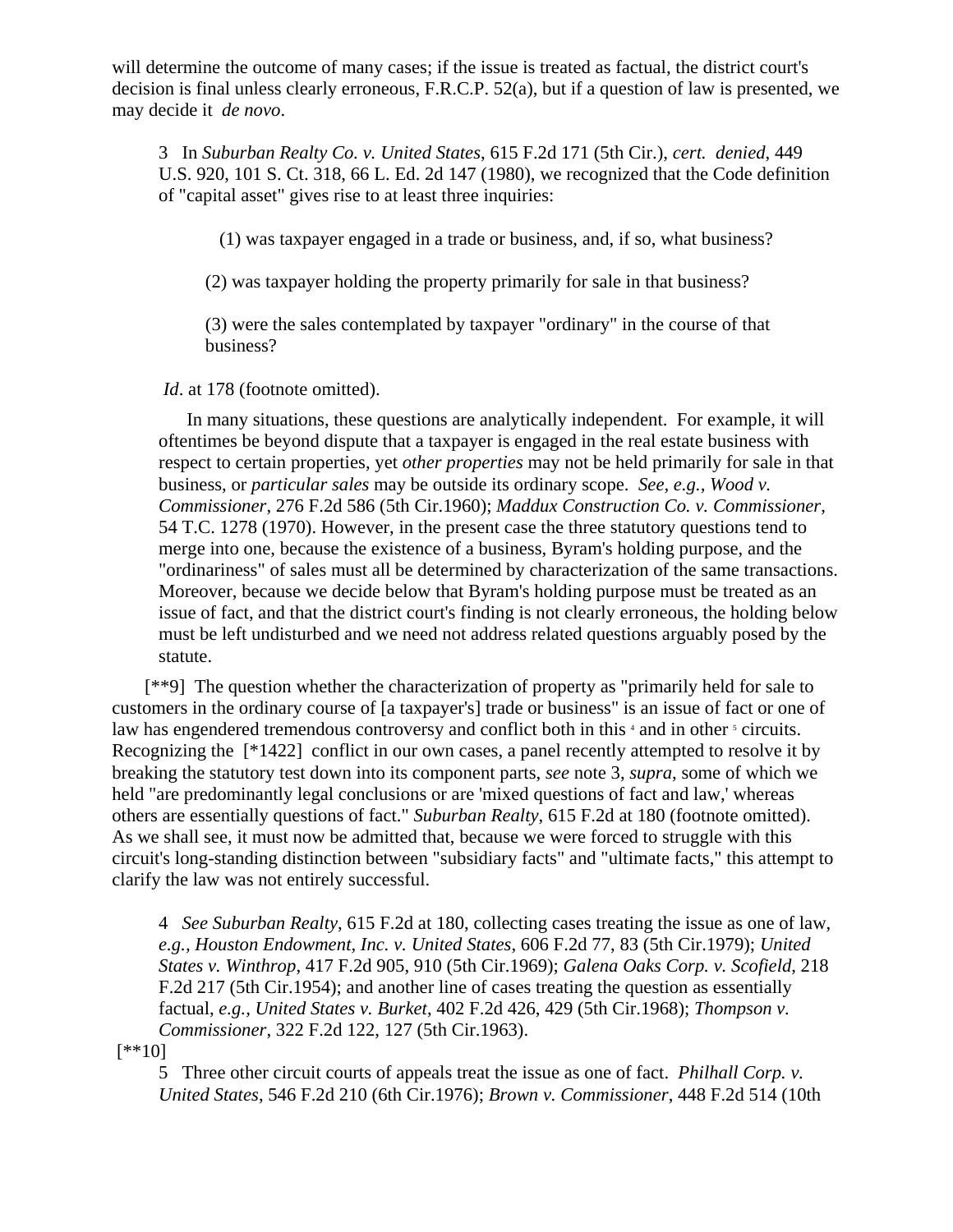Cir.1971); *Municipal Bond Corp. v. Commissioner*, 382 F.2d 184 (8th Cir.1967). Two circuits treat it as a question of law, following our cases that so hold. *Turner v. Commissioner*, 540 F.2d 1249 (4th Cir.1976); *Jersey Land & Development Corp. v. United States*, 539 F.2d 311 (3d Cir.1976). In other circuits, the issue is apparently unsettled. *Compare Sovereign v. Commissioner*, 281 F.2d 830 (7th Cir.1960) (fact question) *with Hansche v. Commissioner*, 457 F.2d 429 (7th Cir.1972) (treats question as open); *compare Estate of Segel v. Commissioner*, 370 F.2d 107 (2d Cir.1966) (applies clearly erroneous standard) *with In re Joseph Kanner Hat Co*., 482 F.2d 937 (2d Cir.1973) (bankruptcy case; dicta that de novo review applies). *See also Cruttenden v. Commissioner*, 644 F.2d 1368 (9th Cir.1981) (open question); *Parkside, Inc. v. Commissioner*, 571 F.2d 1092, 1095 n. 5 (9th Cir.1977) (only one panel member accepts position that issue is one of fact).

 [\*\*11] The ultimate fact doctrine, first embraced by our court in *Galena Oaks Corp. v. Scofield*, 218 F.2d 217 (5th Cir.1954), posits that review of ultimate facts is not constrained by the clearly erroneous rule since though factual in nature, these issues are also the ultimate ones for resolution in a case and must be determined by a process of legal reasoning from subsidiary facts. *Id*. at 219-20. Accordingly, in *Suburban Realty* we observed that a taxpayer's holding purpose is "primarily factual," but that it is not a "pure" question of fact. 615 F.2d at 180-81 and n. 27. Though we stated that a lower court's finding of holding purpose must be followed unless clearly erroneous, *id*. at 185 n. 41, we also maintained that our review of the "ultimate conclusion" in such cases is plenary. *Id*. at 181 n. 28. Thus, although *Suburban Realty* purported to clarify our role in capital gains cases, the actual dynamics of appellate review remained unclear.

Fortunately, it is unnecessary once again to traverse the conceptual thicket of ultimate and subsidiary facts so carefully husbanded by this court through [\*\*12] the years. The Supreme Court has levelled it. *Pullman-Standard v. Swint*, 456 U.S. 273, 102 S. Ct. 1781, 72 L. Ed. 2d 66 (1982).

In *Swint*, the Court reviewed a decision of this court holding that by setting up and perpetuating a particular seniority system, an employer and two unions had discriminated against black employees in violation of Title VII of the Civil Rights Act. 42 U.S.C. § 2000e-2(h). In order to establish discrimination in the operation of a seniority system, it is necessary to prove discriminatory intent. *Id.; Swint*, 456 U.S. at 275-277, 102 S. Ct. at 1783-1784, 72 L. Ed. 2d at 72-73. Analyzing the issue in the manner suggested by this court,  $\epsilon$  the district court found that the seniority system did not result from an intention to discriminate. Treating the issue of discriminatory purpose as one of ultimate fact, this court independently reviewed the record and made its own finding of discrimination.

6 In *James v. Stockham Valves & Fittings Co*., 559 F.2d 310 (5th Cir.1977), *cert. denied*, 434 U.S. 1034, 98 S. Ct. 767, 54 L. Ed. 2d 781 (1978), we identified four factors that the Supreme Court has focused on in examining the issue of discriminatory purpose. *Id*. at 352; *International Brotherhood of Teamsters v. United States*, 431 U.S. 324, 355-56, 97 S. Ct. 1843, 1864-1865, 52 L. Ed. 2d 396 (1977). At the same time, we emphasized that "the totality of the circumstances in the development and maintenance of the system is relevant to examining that issue." 559 F.2d at 352.

 [\*\*13] Reversing that decision and rejecting our authorities on which it rested, the Supreme Court held that our accepted rule allowing *de novo* review of ultimate facts<sup>7</sup> is incompatible with the dictates of Rule 52, Federal Rules of Civil Procedure. 456 U.S. at 285-287, 102 S. Ct. at 1788-1789, 72 L. Ed. 2d at 78-79. The Court emphasized that Rule 52 "broadly requires" that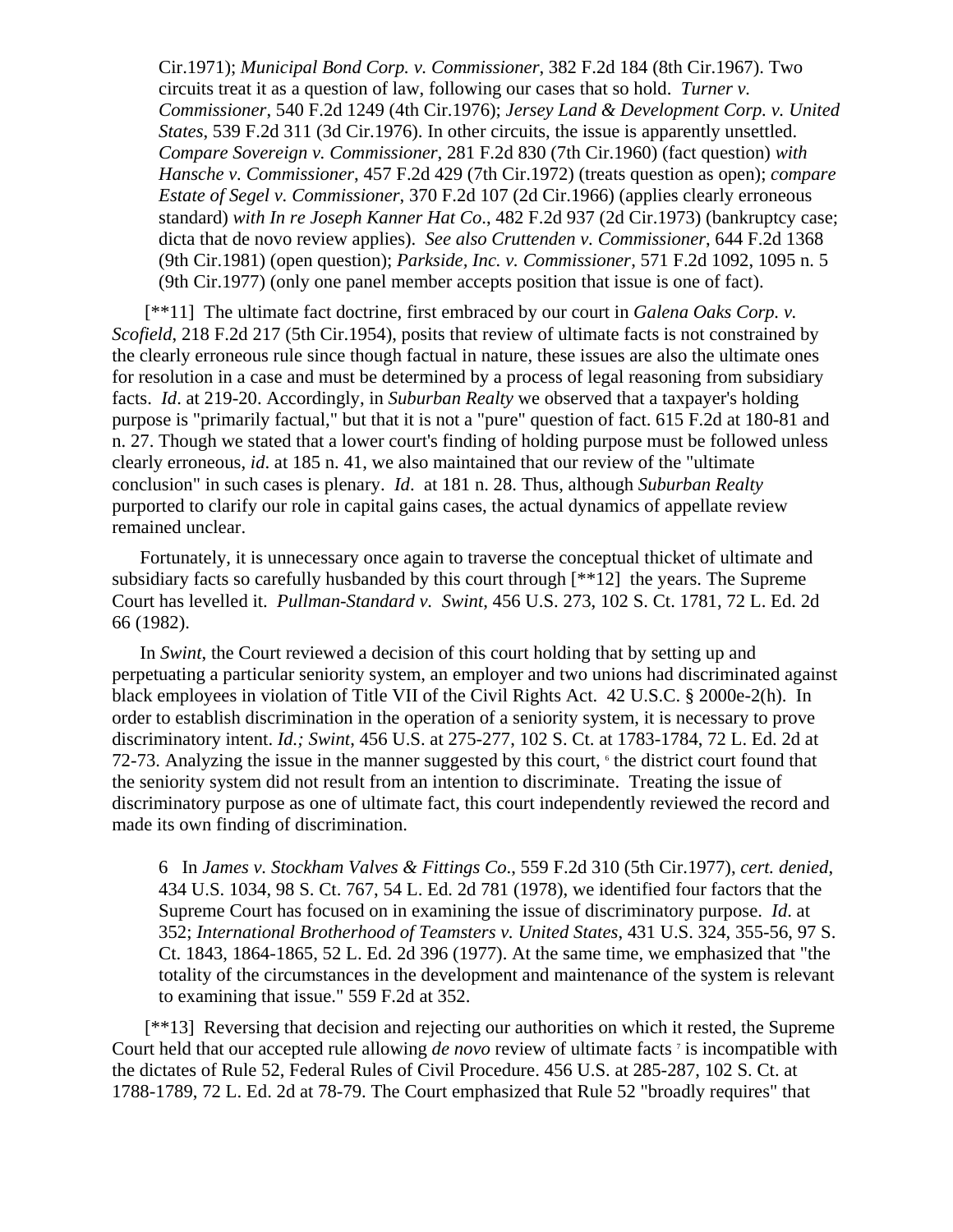findings of fact be accepted unless clearly erroneous, and that it does not divide findings of fact into categories. *Id*.

7 The Court traced the history of the ultimate fact doctrine in our circuit from its inception in *Galena Oaks Corp. v. Scofield, supra*, a case dealing, like that before us, with holding purpose in the capital gains context, through application of the doctrine in Title VII cases to the issue of discriminatory purpose. 456 U.S. at 286-287 n. 16, 102 S. Ct. at 1788-1789 n. 16, 72 L. Ed. 2d at 78-79 n. 16.

 [\*\*14] The Court recognized the "vexing nature of the distinction between questions of fact and questions of law," and noted that Rule 52 provides little guidance in drawing the [\*1423] line. *Id*. 456 U.S. at 287, 102 S. Ct. at 1789, 72 L. Ed. 2d at 79. Indeed, the ultimate fact doctrine itself probably can be understood best as an abortive attempt to resolve the law/fact dilemma by making that elusive distinction less determinative. <sup>8</sup> Elusive or not, *Swint* tells us that it is a distinction Rule 52 requires us to draw.

8 *See Baumgartner v. United States*, 322 U.S. 665, 64 S. Ct. 1240, 88 L. Ed. 1525 (1944); *see also Swint*, 456 U.S. at 286-287 n. 16, 102 S. Ct. at 1788-1789 n. 16, 72 L. Ed. 2d at 78-79 n. 16.

Though the characterization of issues as ones of law or fact may be difficult in some cases, the present case is not one of them. The issue of holding purpose under the Code, like the issue of discriminatory purpose under Title VII, is a pure question [\*\*15] of fact. That this is so was made clear by the Court in *Swint*:

 Treating issues of intent as factual matters for the trier of fact is common-place. In *Dayton Board of Education v. Brinkman*, 443 U.S. 526, 534, 61 L. Ed. 2d 720, 99 S. Ct. 2971 [2977] (1979), the principal question was whether the defendants had intentionally maintained a racially segregated school system at a specified time in the past. We recognized that issue as essentially factual, subject to the clearly erroneous rule. In *Comm'r v. Duberstein*, 363 U.S. 278, 4 L. Ed. 2d 1218, 80 S. Ct. 1190 (1960), the Court held that the principal criterion for identifying a gift under the applicable provision of the Internal Revenue Code was the intent or motive of the donor -- "one that inquires what the basic reason for his conduct was in fact." 363 U.S., at 286, 4 L. Ed. 2d 1218, 80 S. Ct. 1190 [at 1197]. Resolution of that issue determined the ultimate issue of whether a gift had been made. Both issues were held to be questions of fact subject to the clearly erroneous rule. In *United States v. Yellow Cab*, 338 U.S. 338, 341, 94 L. Ed. 150, 70 S. Ct. 177 [\*\*16] [179] (1949), an antitrust case, the Court referred to "findings as to the design, motive and intent with which men act" as peculiarly factual issues for the trier of fact and therefore subject to appellate review under Rule 52.

*Swint*, 456 U.S. at 287-288, 102 S. Ct. at 1789-1790, 72 L. Ed. 2d at 79-80.

The purpose for holding property, like the purpose for maintaining a seniority system at issue in *Swint*, is a question of intent and motive. <sup>9</sup> As such, it is a question of pure fact, and is neither a question of law nor a mixed question of law and fact. *See* 456 U.S. at 287, 102 S. Ct. at 1789, 72 L. Ed. 2d at 79. The factors usually cited to justify plenary review of holding purpose are the same factors that the Court found unpersuasive in determining the proper standard of review in *Swint*. For example, both issues involve a consideration of all facts and circumstances, with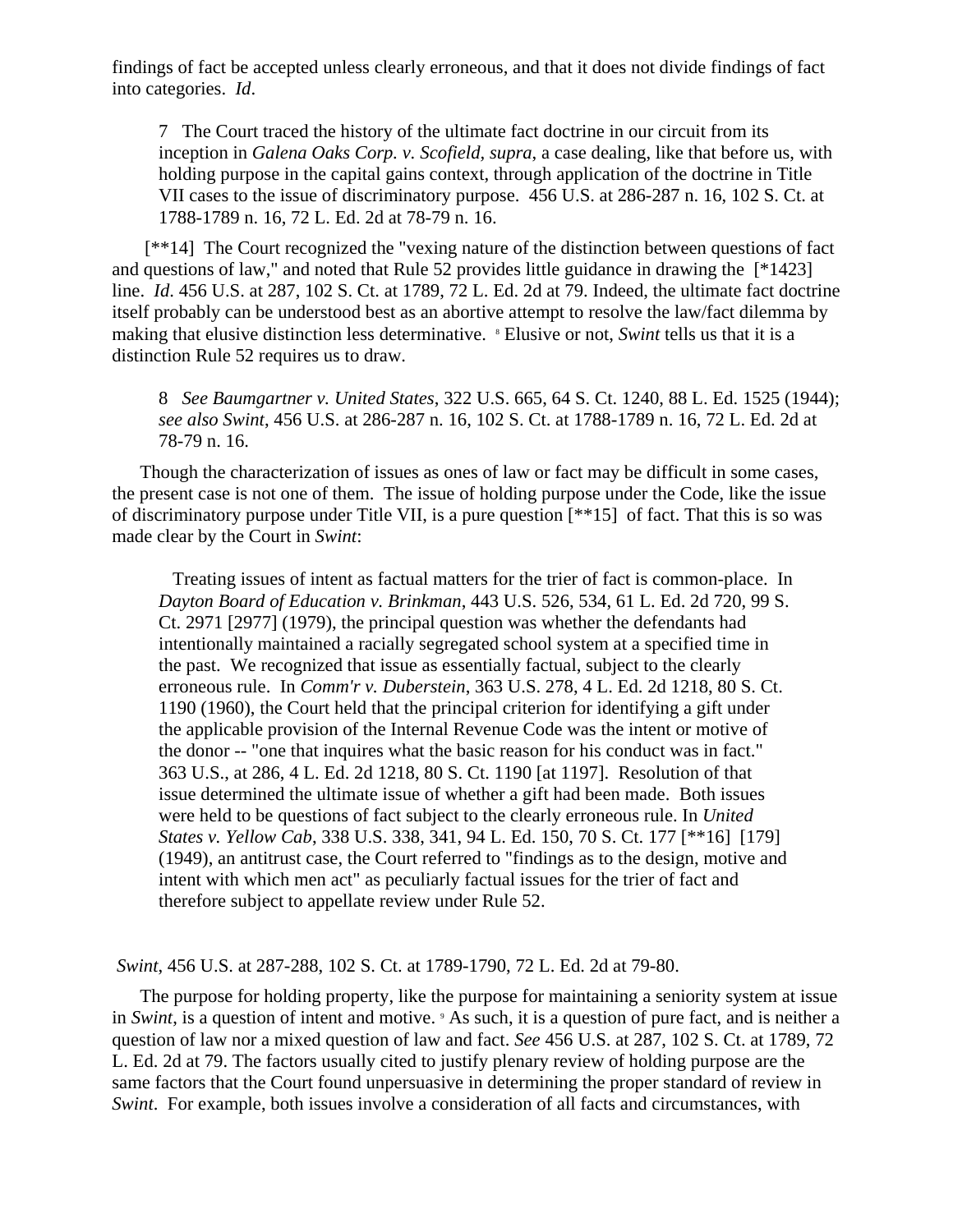emphasis on particular significant factors. *Compare James v. Stockham Valves & Fittings Co., supra* note 6 (relevant considerations under Title [\*\*17] VII) *with Suburban Realty*, 615 F.2d at 176, 182-85 (factors relevant to holding purpose under the Code). Similarly, both issues require the district court to use a reasoning process in analyzing the facts and to apply certain legal standards in making its finding. *See* note 9, *supra*. Resolution of either issue can determine the outcome of a case. None of those considerations affected the *Swint* Court's conclusion that the issue of discriminatory intent is neither a question of law nor a mixed question of law and fact, but is a pure question of fact. We see no reason to subject a district court's determination of holding purpose to a different standard of review than that applied to a district court's finding of discriminatory intent. The district court's [\*1424] finding in the present case that Byram held his property for investment rather than for sale to customers in the ordinary course of his business must be accepted unless it is clearly erroneous.

9 We have uniformly held that the statutory exception for property "held" for sale to customers, 26 U.S.C. § 1221, requires an inquiry into a taxpayer's intent. *See, e.g., Suburban Realty*, 615 F.2d at 182-85; *Biedenharn Realty Co. v. United States*, 526 F.2d 409, 422-23 (5th Cir.) (en banc), *cert. denied*, 429 U.S. 819, 97 S. Ct. 64, 50 L. Ed. 2d 79 (1976). Moreover, the fact that the taxpayer's subjective state of mind is not controlling and an objective inquiry must be made by the court does not render the issue any less one of intent or any less factual. *See Commissioner v. Duberstein*, 363 U.S. 278, 286, 290-91, 80 S. Ct. 1190, 1199, 4 L. Ed. 2d 1218, 1225, 1228 (1960).

 [\*\*18] The record and the district court's findings of fact indicate that in determining Byram's holding purpose, the court considered all the factors this court has called "the seven pillars of capital gains treatment": 10

 (1) the nature and purpose of the acquisition of the property and the duration of the ownership; (2) the extent and nature of the taxpayer's efforts to sell the property; (3) the number, extent, continuity and substantiality of the sales; (4) the extent of subdividing, developing, and advertising to increase sales; (5) the use of a business office for the sale of the property; (6) the character and degree of supervision or control exercised by the taxpayer over any representative selling the property; and (7) the time and effort the taxpayer habitually devoted to the sales.

*United States v. Winthrop*, 417 F.2d 905, 910 (5th Cir.1969). Recent cases have placed particular emphasis on four of these factors, noting that frequency and substantiality of sales [\*\*19] is the most important factor, and that improvements to the property, solicitation and advertising efforts, and brokerage activities are also especially relevant considerations. *Biedenharn Realty* , 526 F.2d at 415-16; *Suburban Realty*, 615 F.2d at 176. At the same time, it has been repeatedly emphasized that these factors should not be treated as talismans. *Winthrop*, 417 F.2d at 911. Rather, "each case must be decided on its own peculiar facts. . . . Specific factors, or combinations of them, are not necessarily controlling." *Biedenharn Realty*, 526 F.2d at 415 (quoting *Thompson v. Commissioner*, 322 F.2d 122, 127 (5th Cir.1963)).

10 In application, these "pillars" have come more nearly to resemble the walls of a maze. *See, e.g., Suburban Realty*, 615 F.2d 171; *Biedenharn Realty*, 526 F.2d 409.

The district court found most of the *Winthrop* factors absent in Byram's case. Byram made [\*\*20] no personal effort to initiate the sales; buyers came to him. He did not advertise, he did not have a sales office, nor did he enlist the aid of brokers. The properties at issue were not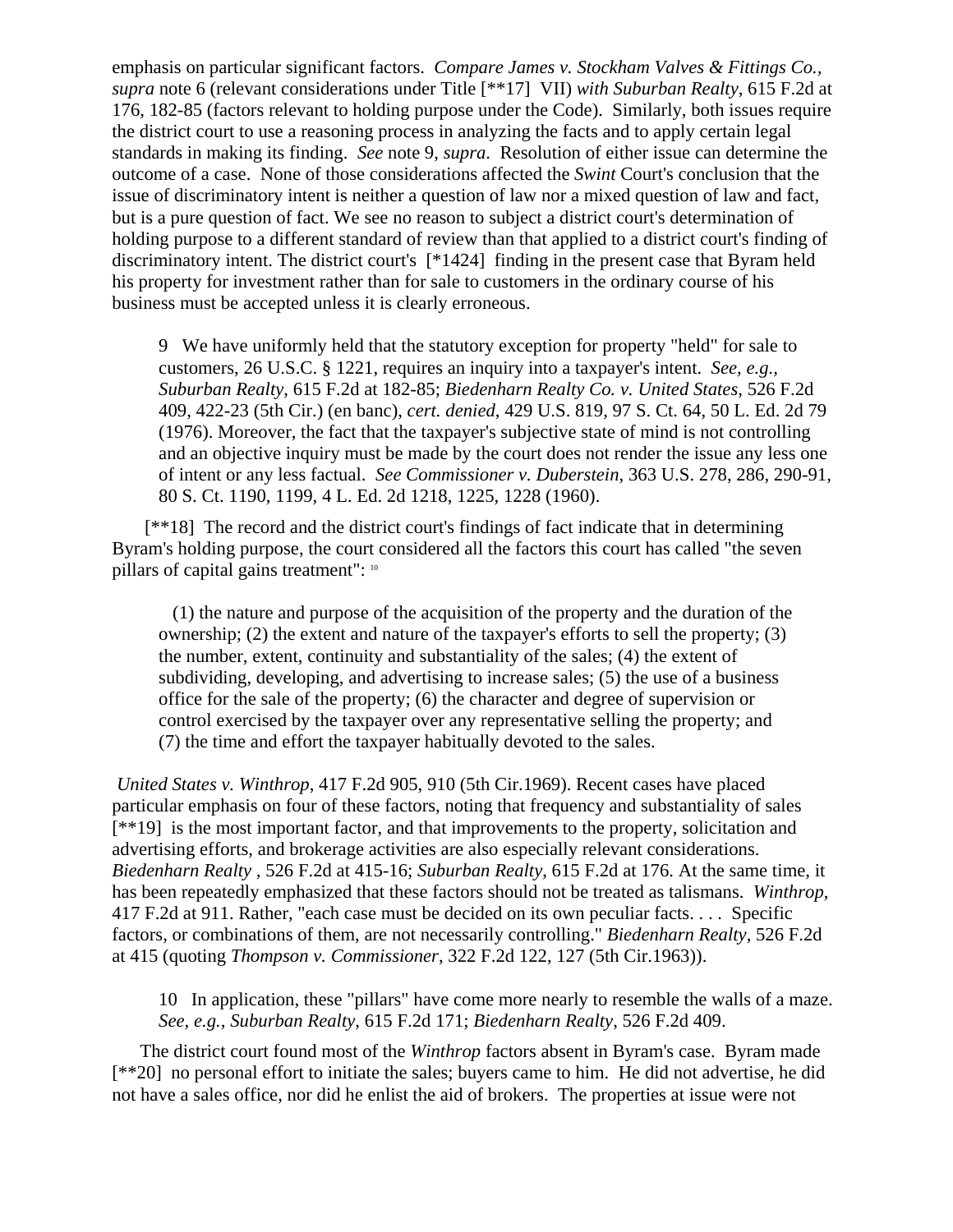improved or developed by him. The district court found that Byram devoted minimal time and effort to the transactions. 11 The government does not contend that any of these findings are clearly erroneous. Rather, the government argues that the frequency and substantiality of Byram's sales, together with the relatively short duration of his ownership of most of the properties, establishes that Byram intended to hold the properties for sale in the ordinary course of his business. In light of our decision regarding the standard of review, the government's argument must be that the district court clearly erred in finding these factors outweighed by the other relevant evidence. We cannot reasonably say that the district court's finding that Byram held his properties for investment was clearly erroneous.

11 This factor has been slighted in recent cases, not because it is unimportant, but because it was irrelevant to our consideration of the activities of large corporate organizations. *See e.g. Suburban Realty*, 615 F.2d 171; *Houston Endowment*, 606 F.2d 77; *Biedenharn Realty*, 526 F.2d 409. However, in a case like the present one, where the government seeks to show that an individual taxpayer is holding property for sale in a certain business, the quantum of that individual's activity becomes very relevant. Long before the proliferation of tests and factors engulfed the capital gains field, this court made the common sense observation that the word "business" means "busyness; it implies that one is kept more or less busy, that the activity is an occupation." *Snell v. Commissioner*, 97 F.2d 891, 892, 21 A.F.T.R. (P-H) 608 (5th Cir.1938); *see also Stern v. United States*, 164 F. Supp. 847, 851 (E.D.La.1958) ("[A] court should not be quick to put a man in business . . . simply because he has been successful in earning extra income through a hobby or some other endeavor which takes relatively small part of his time.") *aff'd* 262 F.2d 957 (5th Cir.), *cert. denied*, 359 U.S. 969, 79 S. Ct. 880, 3 L. Ed. 2d 836 (1959). The district court was entitled to give great weight to Byram's time and effort devoted to sales in determining whether he held his property for sale in the ordinary course of his business.

 [\*\*21] [\*1425] The record reveals that during a three-year period, Byram sold 22 parcels of real estate for over \$9 million, netting approximately \$3.4 million profit. 12 Though these amounts are substantial by anyone's yardstick, the district court did not clearly err in determining that 22 such sales in three years were not sufficiently frequent or continuous to compel an inference of intent to hold the property for sale rather than investment. *Compare Suburban Realty*, 615 F.2d at 174 (244 sales over 32-year period); *Biedenharn Realty*, 526 F.2d at 411-12 (during 31-year period, taxpayer sold 208 lots and twelve individual parcels from subdivision in question; 477 lots were sold from other properties). This is particularly true in a case where the other relevant factors weigh so heavily in favor of the taxpayer. "Substantial and frequent sales activity, standing alone, has never been held to be automatically sufficient to trigger ordinary income treatment." *Suburban Realty*, 615 F.2d at 176. Moreover, Byram's relatively short holding  $[**22]$  periods for some of the properties do not tip the balance in favor of the government. Ranging from six to nine months, these periods exceeded the then-applicable threshold for long-term capital gain treatment. In establishing those thresholds, Congress clearly expressed its intent that sales of otherwise qualified capital assets held for six to nine months be accorded capital gains treatment. To avoid frustration of that intent, a court should avoid placing too much weight on duration of ownership where other indicia of intent to hold the property for sale are minimal.<sup>13</sup>

12 Although only the seven sales completed in 1973 are at issue in this case, prior years' activities are relevant to the characterization of the 1973 transactions. *See Thompson v. Commissioner*, 322 F.2d 122, 127 (5th Cir.1963).